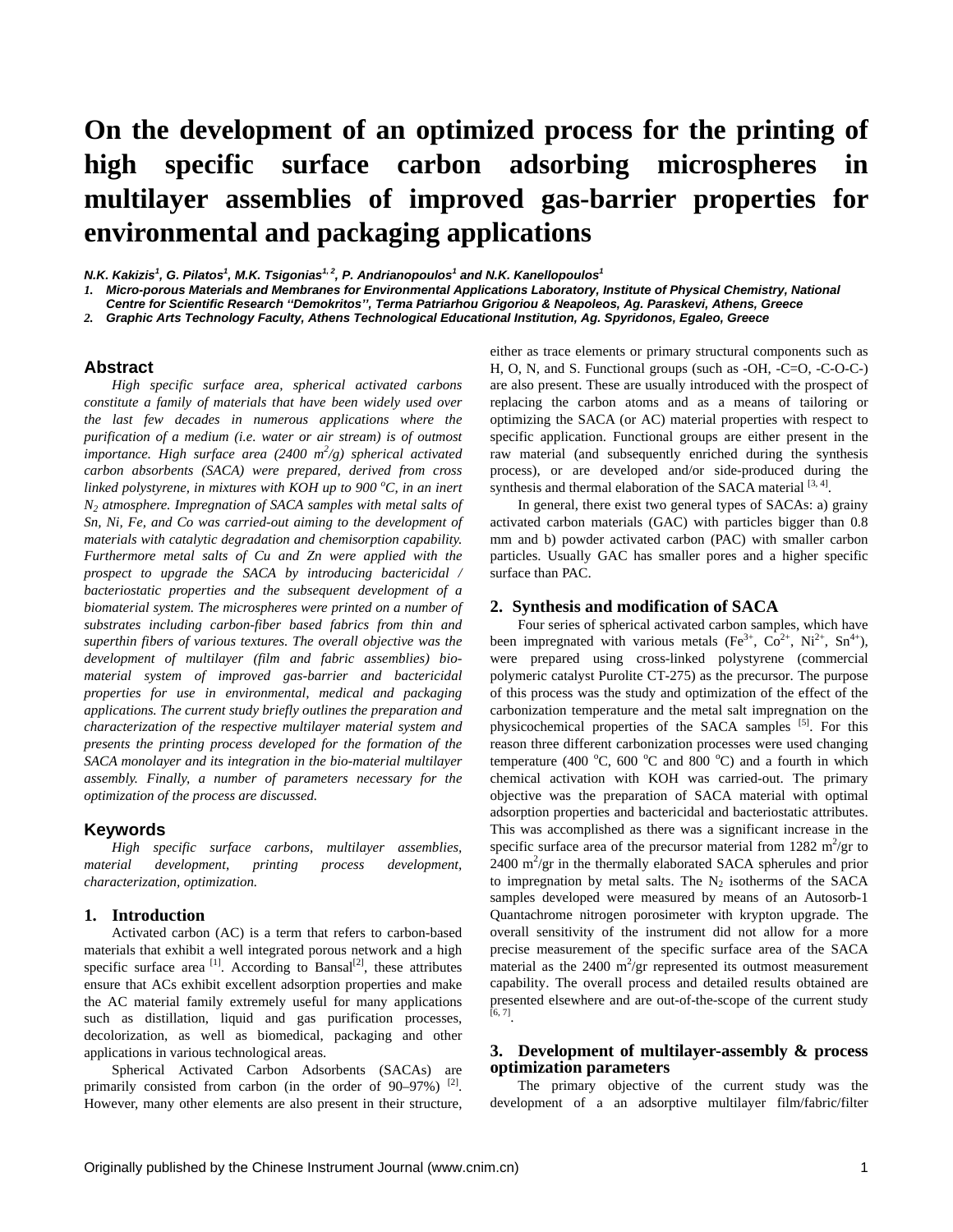assembly in which a monolayer of packed, 2-D constrained, printed SACA spherules provided the active adsorbing and filtering component of the assembly. The assembly is graphically depicted in Fig. 1. Similar multilayer material systems are used in biomedical, environmental and packaging applications and the overall approach is also followed for the development of suits and garments for nuclear, biological, chemical and other hazardous environments.



*Figure 1: A schematic representation of the multilayer assembly with the printed SACA active monolayer.* 



*Figure 2. 100% Polyester textile was the printing substrate of the SACA monolayer* 

Polymer textiles (100% polyester) of different textures were used as the printing substrate for the SACA spherules (Fig. 2).

In this manner, two different plain weaves (one dense and one sparse) of the same textile were used as a means to determine the effect of the textile material to the overall adsorptive attributed of the active monolayer. The pilot unit and the various stages of the process that was developed for the production of the samples may be depicted graphically in Fig. 3. Overall, the pilot unit allows for 2 or 4 different textiles (points 1, 13 in Fig.3) to be used for the development of the multilayer assembly filter assembly, two of which functioning as the substrate and constraining layers of the active SACA monolayer. The other two may provide additional attributes to the multilayer assembly (i.e. perspiration removal characteristics through the use of NOMEX or Gore-Tex).



*Figure 3. Schematic representation of the printing process and the pilot unit outlay.* 

The hot melt adhesives were applied on both the substrate and constraining layer during a two-stage process by means of a combination of a custom printing head and a hot melt extruder following a dot matrix pattern of 50-100 dots of adhesive per square inch (points 2 and 12). This was in accordance to the weave density of the substrate textile, while excessive amounts of adhesive were removed by a series of blades (point 4). A Kufner non-woven, thermo-adhesive Tech-Tex textile was used as the constraining layer (point 13). This was of sparse overall weave and exhibited a weight in the order of  $40-50$  gr/m<sup>2</sup>. The SACA spherules were introduced to the substrate by means of a series of scales of various sizes (points 6, 8, 9) in a manner that ensured, uniform overall distribution of both particles as well as particles sizes. No sieves or similar methods for the distribution of spherules on the substrate fabric are used. As the use of sieves usually leads to blockage of the sieve holes and uneven distribution of the spherules, a different approach was applied. This involved the use of subsequent spherule drops from containers (points 6, 8, 9) containing spherules of the diameter. In this manner, the first stage of the spherule deposition is subsequently followed by additional drops. Every subsequent drop involves spherules of diameter approximately 1/3 of the diameter of the spherules deposited in the previous process step. As a measure towards the optimum allocations of spherules to all existing adhesive dots the spherules were forced into a rolling effect by means of a suitable angle that existed between the substrate textile and the horizontal and which was imposed by suitable positioning of the supportive textile rollers (points 10, 11, 15). In this manner, spherules introduced at different points during the deposition stage were allowed to roll and thus optimally occupy the available surface. However, the fact that the adhesive dot printing process created a two-dimensional uniformly spaced matrix of dots in conjunction to the fact that not all spherules were able to bond ideally (with respect to both the angle of the bond the percentage of the spherule surface attached to the adhesive dot lead to the formation of voids. on the monolayer surface (Figures 3a and 3b).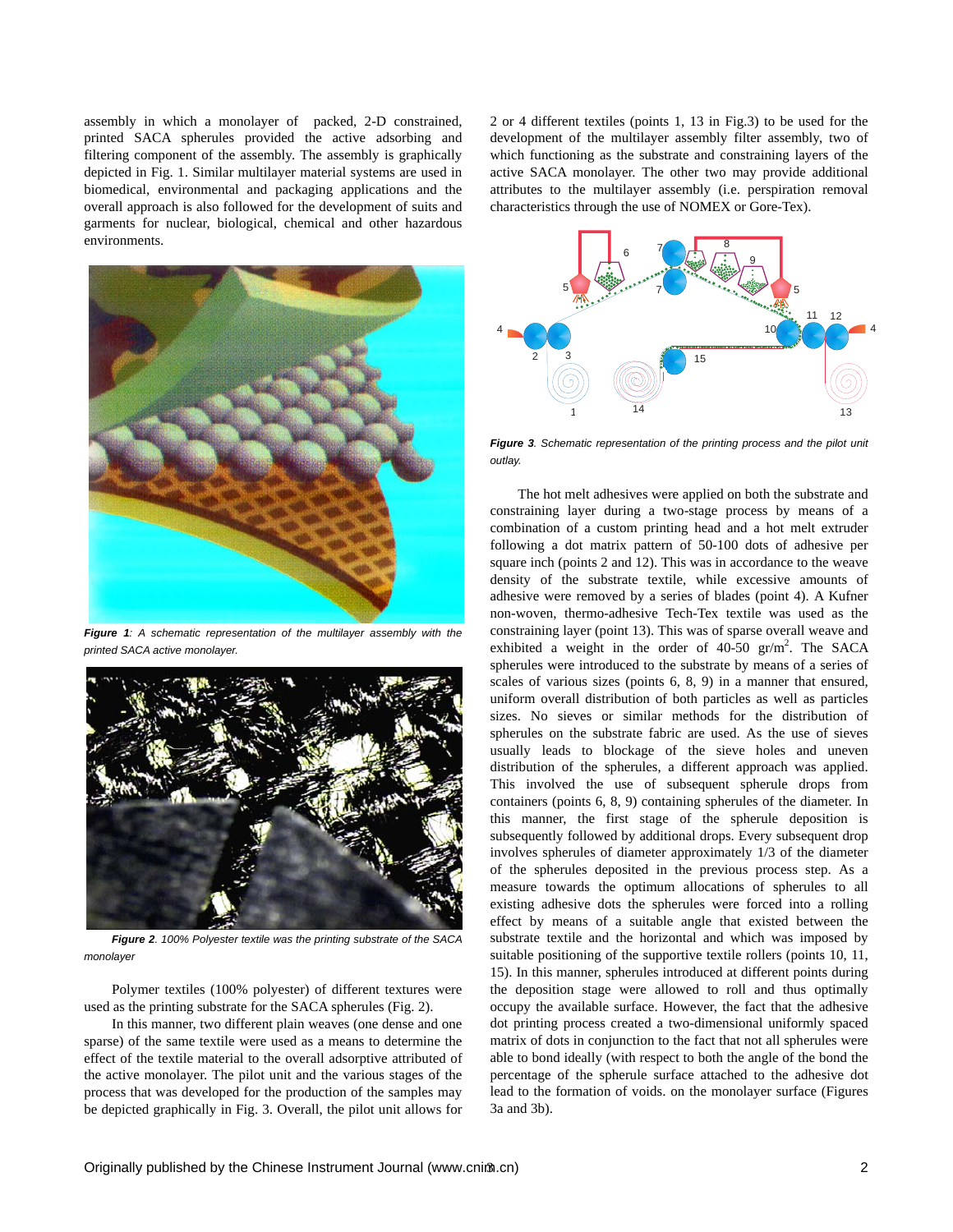A number of suction hoses were used for the removal of excessive spheroidal particles form the assembly (point 5) and a heated calender was used for the development of the monolayer. As an additional measure for the increase of the overall mechanical stability of the monolayer, the substrate and constraining layers were woven together.

For the adhesion of the SACA spherules to the carbon fabric a number of hot melt adhesives were utilized. Specifically, these included the National Starch PUR-FECT 310 or Henkel urethane hot melt). The hot melt adhesives were used, instead of "solid isocyanate" adhesives (such as the "high solids" Impranil-Imprafix of the Bayer company), which have been utilized and mentioned in a number of existing patents and licenses [8], due to a number of disadvantages they pose. The basic disadvantage that has been explicitly presented both in previous relevant licenses and studies <sup>[9]</sup> is that the hardening of "solid isocyanates" requires heating at 170 °C for 5 minutes. This renders necessary the addition of an extra step in the printing process and the integration of a heating oven. In a possible scale-up process of the currently presented pilot production unit this may imply significant costs in the production line development and subsequent operational costs. The pilot-unit assembly developed and presented in the current study is considerably simpler and involves lower development and operational costs. This may be attributed to the fact that the curing and hardening of the hot melt adhesives used takes place by means of adsorption of atmospheric humidity. The second important advantage of the utilization of humidity hardening hot melt adhesives is the increased resistance of the multilayer filter assembly in washing and similar cleaning processes.



*Figure 4a: Scanning Electron Microscopy micrograph of the printed SACA monolayer.*

As the system, due to its increased mechanical attributes, is susceptible to further treatment for the improvement of both its physicochemical (i.e. adsorptive) as well as mechanical properties the treatment of the spherules with oxygen plasma will lead to the development of OH groups on the spherule surface, which will subsequently lead to the improvement of the morphology of the surface of spherules and the achievement of a significantly improved bond between the spherules and the adhesive as well as

to the development of a hydrophobic effect on the spherule surface.



*Figure 4b: Micrograph of the SACA-substrate interface and the adhesive dot.*

#### **4. Results**

The results show that the SACA spherules prepared satisfactory physicochemical attributes that are suitable for their integration as an active monolayer into a multilayer assembly and the subsequent development of a filtering material system. The characterization of the SACA samples was carried-out by means of nitrogen porosimetry. The high surface area values which the prepared activated carbons present favor their utilization as adsorbents, while their impregnation with metals aims at attributing catalytic properties and selective adsorptive capability to these materials. After the verification of the necessary physicochemical and surface properties of the SACA materials the development of a pilot-unit and the optimization of a spherule printing process suitable for application in a pilot-scale production. Test runs that were carried-out indicated the soundness of the concept developed as well as its potential towards both optimized operation as well as scaling-up. The produced multilayer samples of were primarily designed for use in bio-medical applications and for the development of suitable garments for hazardous environments. The increased levels of catalytic adsorption properties that were observed with respect to both gaseous and aqueous compounds and the bactericidal and bacteriostatic effects that were observed after application in biomedical applications (presented elsewhere) signify the potential of multilayer textile assemblies integrating a SACA active monolayer. Scale-up and process optimization studies are currently carried-out as well- as extensive characterization and process intensification efforts.